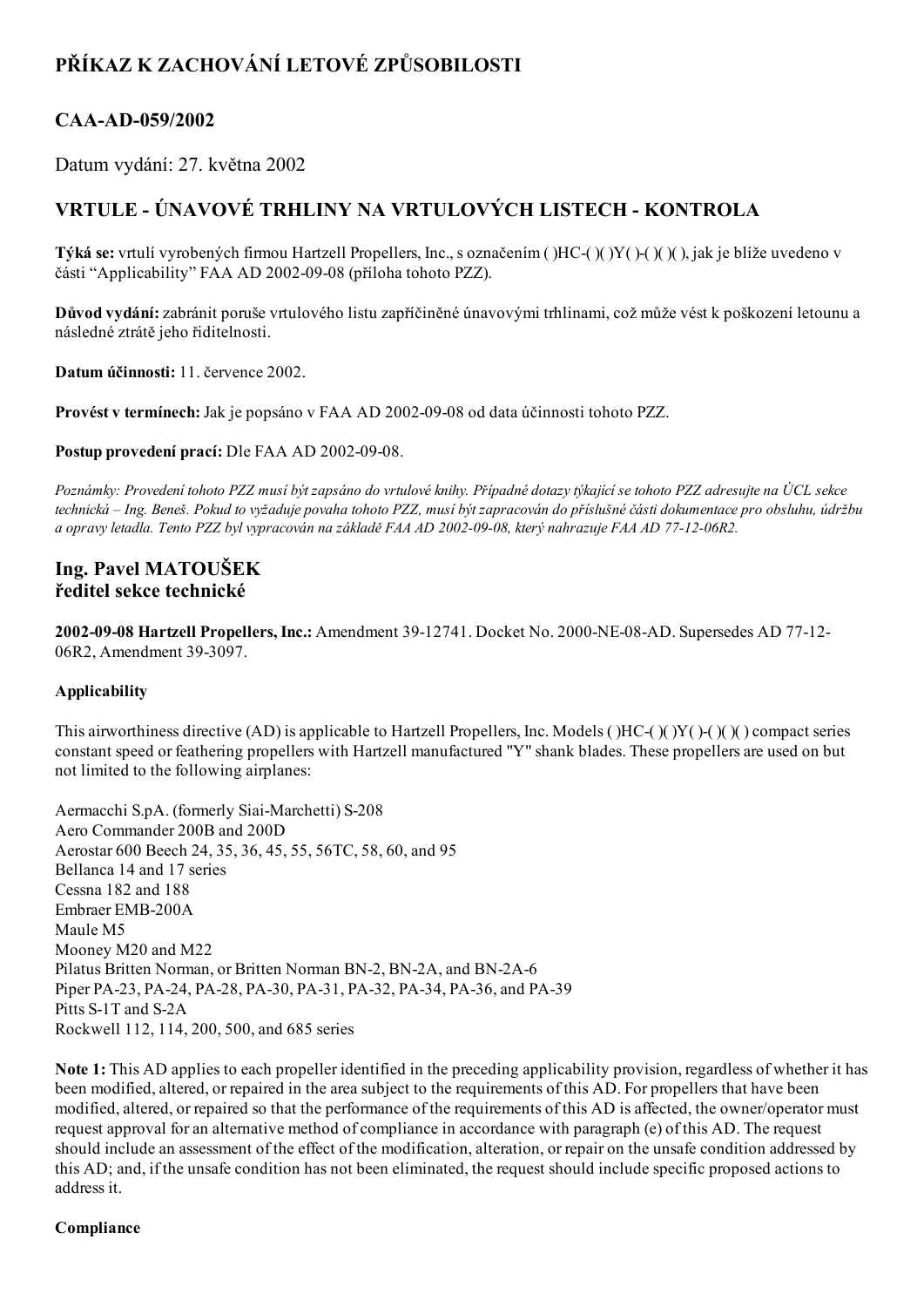Compliance with this AD is required as indicated, unless already done. Propeller maintenance records showing compliance with AD 77-12-06R2 is an indication that compliance was previously done.

To prevent failure of the propeller blade from fatigue cracks in the blade shank radius, which can result in damage to the airplane and loss of airplane control, do the following:

(a) Propellers are considered in compliance with the one-time inspection and rework requirements only, of this AD if:

(1) All blades are serial number D47534 and above, or

(2) All blades are identified with the letters "PR" or "R" or "SP-P" ink-stamped on the camber side, or the letters "SP", "RD" or "SP-P" metal-stamped on the blade butt.

### Models ( )HC( )( )Y( ) Compact Series "Y" Shank Propellers

(b) If propellers models ( $H_{C}(\mathcal{C})$  )Y( ) have not been inspected and reworked in accordance with AD 77-12-06R2, then before further flight, do a one-time action to remove, inspect, rework or replace blades if necessary in accordance with Hartzell Service Bulletin (SB) No.118A, dated February 15, 1977.

Note 2: One requirement in SB No. 118A is the cold rolling of the propeller blade shank. This is a critical requirement in the prevention of cracks in the blade. Propeller repairshops must obtain and maintain proper certification to perform the cold rolling procedure. For a current list of propeller overhaul facilities approved to perform the blade shank cold rolling procedure, contact Hartzell Product Support, telephone: (937) 7784200. Not all propeller repair facilities have the equipment to properly perform a cold roll of the blade shanks. In addition, any rework in the blade shank area will also necessitate the cold rolling of the blade shank area, apart from the one-time cold rolling requirement of this AD.

#### Instrument Panel Modifications

(c) If airplanes with propeller models ( $HCC2YK-(1)$  )( $(1)$  /( $(2)$ ) 7666A-( $(2)$ , installed on (undampered) 200 horsepower Lycoming IO-360 series engines, have not been modified in accordance with AD 77-12-06R2, then modify the airplane instrument panel according to the following subparagraphs before further flight. Airplanes include, but are not limited to, Mooney M20E and M20F (normal category), Piper PA-28R-200 (normal category), and Pitts S-1T and S-2A (acrobatic category).

(1) For normal category airplanes, before further flight, remove the present vibration placard and affix a new placard near the engine tachometer that states:

"Avoid continuous operation: Between 2000 and 2350 rpm."

(2) For utility and acrobatic category airplanes, before further flight, remove the present vibration placard and affix a new placard near the engine tachometer that states:

"Avoid continuous operation: Between 2000 and 2350 rpm. Above 2600 rpm in acrobatic flight."

(3) For normal category airplanes, remark the engine tachometer face or bezel with a red arc for the restricted engine speed range, between 2000 and 2350 rpm.

(4) For acrobatic and utility airplanes, re-mark the engine tachometer face or bezel with a red arc for each restricted engine speed range, i.e., between 2000 and 2350 rpm and between 2600 and 2700 rpm (red line).

#### Models ( )HC-C2YK-( )( )( ) / ( )( )8475( )-( ) or ( )( )8477( )-( ) Propellers

(d) If propeller models ()HC-C2YK- $( )()()()()$  ()8475( )- $( )$  or ()()8477( )-() have not been inspected and reworked in accordance with AD 74-15-02, then do the following maintenance before further flight.

(1) Remove propeller from airplane.

(2) Modify pitch change mechanism, and replace blades with equivalent model blades prefixed with letter "F" in